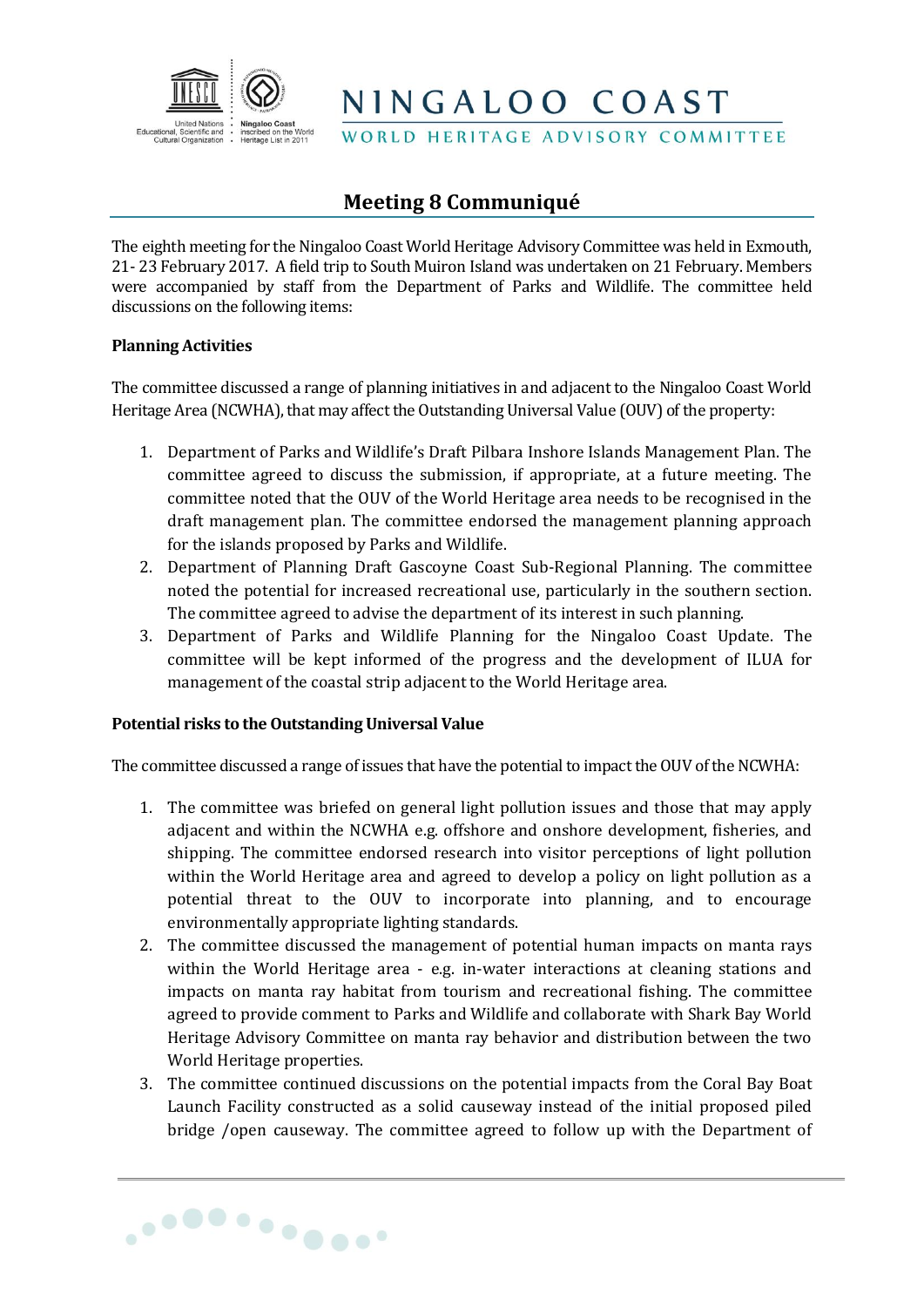

Transport for clarification on previous correspondence to the committee regarding future works.

NINGALOO COAST

WORLD HERITAGE ADVISORY COMMITTEE

#### **Oil and Gas Industry**

The committee discussed current oil and gas activities adjacent to the NCWHA that have the potential to impact on the OUV. The committee discussed vulnerable locations to potential oil spills within the NCWHA. The committee also discussed industry oil spill response preparedness and agreed to have industry present on this topic at a future meeting.

#### **Research**

The committee discussed current research within the NCWHA. The committee also discussed collaborating with the Ningaloo Alliance to provide advice on the OUV, research topics and in communication and education materials.

### **Fisheries Matters**

The committee discussed the Department of Fisheries Gascoyne Demersal Scalefish Fishery Risk Assessment noting the assessment did not acknowledge the OUV of the NCWHA or the potential risks. The committee agreed to make a submission on the risk assessment.

| Attendance:                                                                                                                              |                                                                                                                                                                   |  |
|------------------------------------------------------------------------------------------------------------------------------------------|-------------------------------------------------------------------------------------------------------------------------------------------------------------------|--|
| Committee Members:                                                                                                                       | Government Observers                                                                                                                                              |  |
| Mr Simon Woodley (Chairperson)<br>Prof Bill Humphreys<br>Mr Frazer McGregor<br>Ms Hazel Walgar<br>Ms Jacqueline Hine<br>Ms Leonie McLeod | Mr Mathew Kuhn (DoF)<br>Mr Arvid Hogstrom (DPaW)<br>Mr Mark Sweetman (DoD)<br>Mr Peter Sharp (DPaW)<br>Mr Allisdair MacDonald (DPaW)<br>Ms Shannon Hassell (DPaW) |  |
| Mr Tony Evans<br>Ms Ann Preest<br>Mr Tony Dowling<br>Mr Karl Brandenburg                                                                 | Executive support:<br>Ms Tegan Gourlay (DPaW)                                                                                                                     |  |
| <b>Guest Speakers:</b><br>David Newsome (Murdoch University)<br>Carolyn Williams (DPaW)                                                  |                                                                                                                                                                   |  |

*Note: Guest speakers present at meeting for relevant items only.*